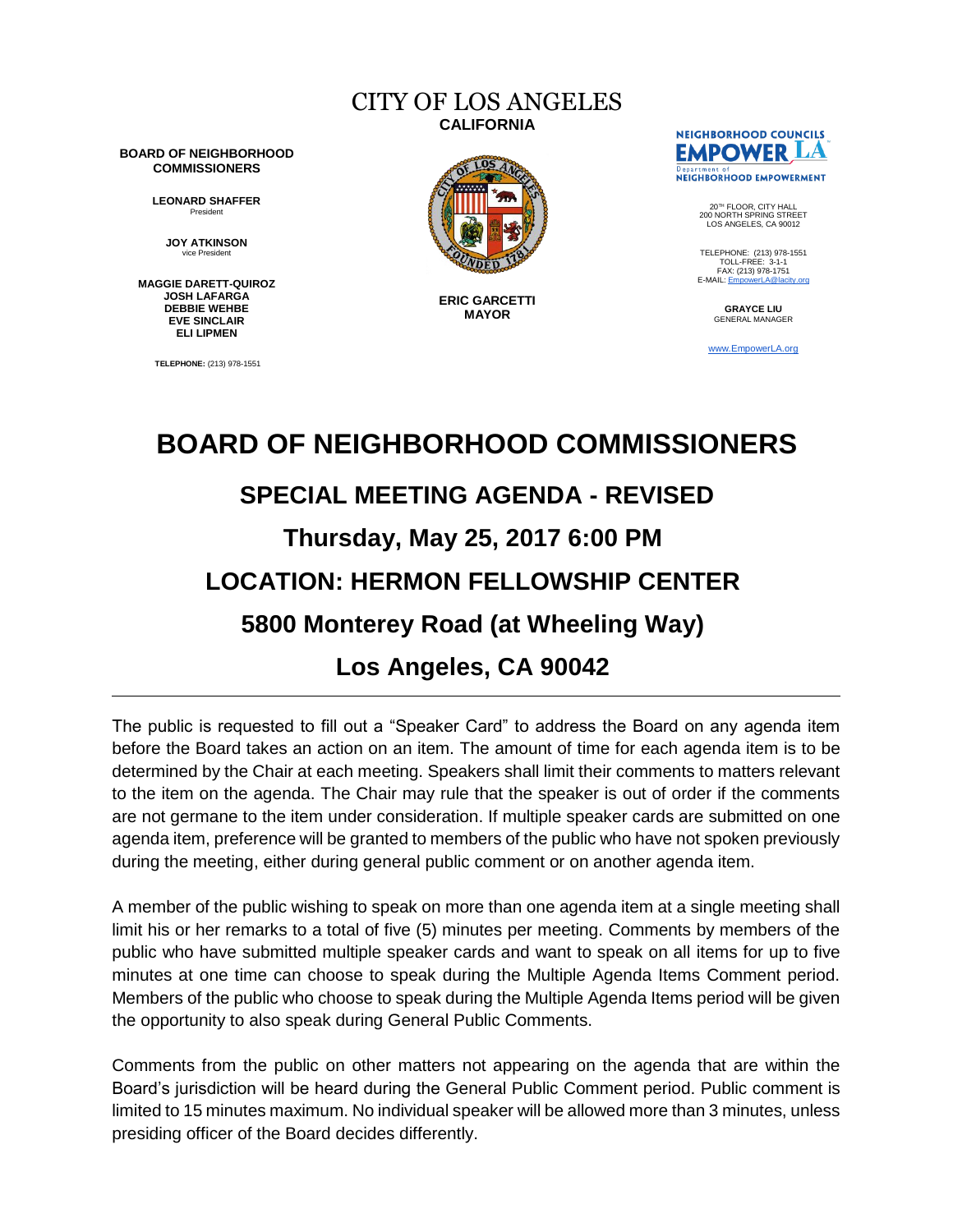BOARD OF NEIGHBORHOOD COMMISSIONERS SPECIAL MEETING AGENDA – REVISED MAY 25, 2017 Page **2** of **3**

The agenda is posted for public review in Main Street Lobby of City Hall East at 200 North Main Street and at 20th Floor, City Hall, 200 North Spring Street, Los Angeles. As a covered entity under Title II of the Americans with Disabilities Act, the City of Los Angeles does not discriminate on the basis of disability and upon request will provide reasonable accommodation to ensure equal access to its programs, services, and activities. The Agenda and Report(s) related to an agenda item will be available for review at www.Empowerla.org. Sign language interpreters, assisted listening devices, or other auxiliary aids and/or services may be provided upon request. To ensure availability of services, please make your request at least 3 business days (72 hours) prior to the meeting by contacting the Department at (213) 978-1551.

SI REQUIERE SERVICIOS DE TRADUCCION, FAVOR DE NOTIFICAR A LA OFICINA 3 días de trabajo (72 horas) ANTES DEL EVENTO. SI NECESITA ASISTENCIA CON ESTA NOTIFICACION, POR FAVOR LLAME A NUESTRA OFICINA AL (213) 978-1551.

- **1.** Introduction (5 minutes)
- **2.** Call to Order and Commission roll call (1 minute)
- **3.** Discussion with Neighborhood Council representatives on any Neighborhood Council Resolution or Community Impact Statement filed with the City Clerk which relates to any agenda item listed or being considered on this agenda for the Board of Neighborhood Commissioners.
- **4.** General Public Comments Comments from the public on non-agenda items withinthe Board's subject matter jurisdiction. This agenda item will last a total of 15 minutes and no individual speaker will be allowed more than three minutes. (15 minutes)
- **5.** PUBLIC HEARING: Discussion and possible action on approving the Hermon Neighborhood Council bylaws in accordance with the Neighborhood Council Subdivision Policy. [Hermon NC Original Subdivision Application](http://empowerla.org/wp-content/uploads/2017/05/Hermon-Neighborhood-Council-ORIGINAL-SUBMISSION-Application_Redacted.pdf) and [Department's Hermon NC Report with Attachments](https://drive.google.com/open?id=0B5gzygHdB99icnRoQU5UeTk4LUk)
- **6.** PUBLIC HEARING: Discussion and possible action on the Arroyo Seco Neighborhood Council's bylaws amendment application to change the board size from 21 to 17 Representatives. The seats will be reduced as follows: Twelve (12) Geographical Representative Seats (4 for Mt. Washington, 2 for Sycamore Grove/Figueroa Corridor South, 2 for Montecito Heights, 2 for Monterey Hills, 2 for Hermon) to Ten (10) Geographical Representative Seats (4 for Mt. Washington, 2 for Sycamore Grove/Figueroa Corridor South, 2 for Montecito Heights, 2 for Monterey Hills and Nine (9) At-Large Representatives (8 At-Large, 1 Community Interest At-Large to Seven (7) At Large Representatives (4 At-Large and 3 Community Interest) [ASNC Bylaw](https://drive.google.com/open?id=0B5gzygHdB99icUQyME9VYW13a0U)  Amendment Application - Board [Structure & Boundary Adjustments](https://drive.google.com/open?id=0B5gzygHdB99icUQyME9VYW13a0U)
- **7.** Commission Business Comment from Commissioners on subject matters withinthe Board's jurisdiction. (15 minutes)
	- 1. Comment on Commissioners' own activities/brief announcements.
	- 2. Brief response to statements made or questions posed by persons